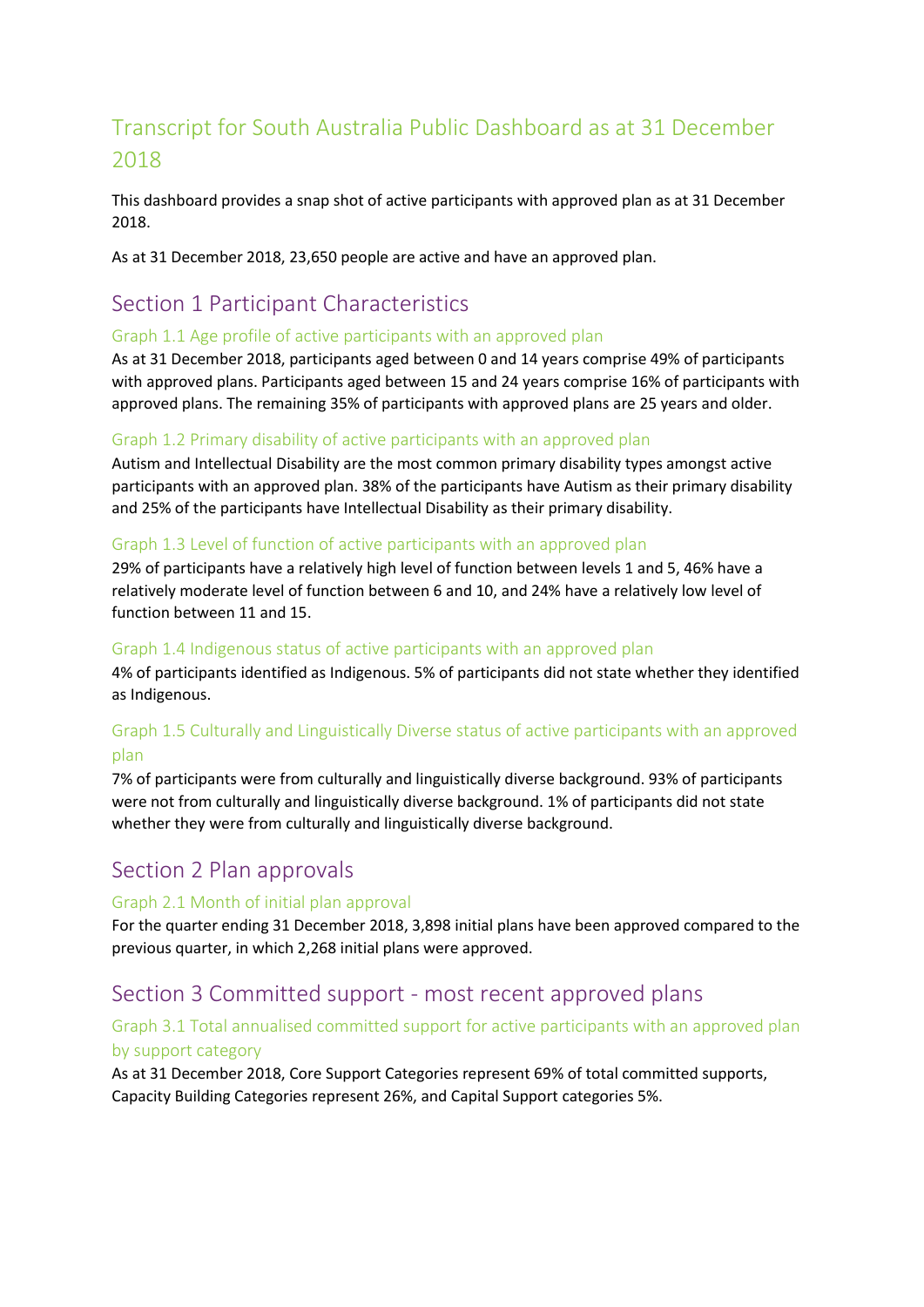# Graph 3.2 Total annualised committed support for active participants with an approved plan by primary disability

Participants with Intellectual Disability and Autism receive the highest proportion of total annualised committed support amongst all active participants with an approved plan. Participants with Intellectual Disability receive 37% of the total committed supports, while participants with Autism received 21% of the total committed supports.

#### Graph 3.3 Total annualised committed support for active participants with an approved plan by age group

The 0 to 14, 15 to 24, and 25+ age groups represent 18%, 17% and 65% respectively of total committed supports.

# Graph 3.4 Total annualised committed support for active participants with an approved plan by level of function

Participants with level of function between 11 and 15 have relatively lower function or a higher level of disability, and they receive 50% of total committed supports. Participants with level of function between 6 and 10 have a relatively moderate level of function or disability, and they receive 41%. Participants with a level of function between 1 and 5 have relatively high level of function or a low level of disability, and they receive 9% of total committed supports.

# Section 4. Annualised committed support - most recent approved plans

## Graph 4.1 Distribution of active participants with an approved plan by annualised committed support band

As at 31 December 2018, 20% of active participants with approved plans have annualised committed supports in the range \$10,001-\$15,000, 17% in the range \$5,001-\$10,000, and 12% in the range \$30,001-\$50,000.

## Graph 4.2 Average annualised committed support for active participants with an approved plan by primary disability

Participants with a primary disability of Multiple Sclerosis receive the highest amount of average annualised committed support, and participants with a primary disability of Spinal Cord Injury receive the second highest amount of average annualised committed support.

## Graph 4.3 Average annualised committed support for active participants with an approved plan by age group

Participants in the 45 to 54 years age group receive the highest amount of average annualised committed support, and the 35 to 44 years age group receive the second highest amount of average annualised committed support.

## Graph 4.4 Average annualised committed support for active participants with an approved plan by level of function

The average annualised committed support for participants with relatively high functional capacity (corresponding to a level of function between 1 and 5) is \$15,289, whereas the average annualised committed support for participants with relatively low functional capacity (corresponding to a level of function between 11 and 15) is \$98,564.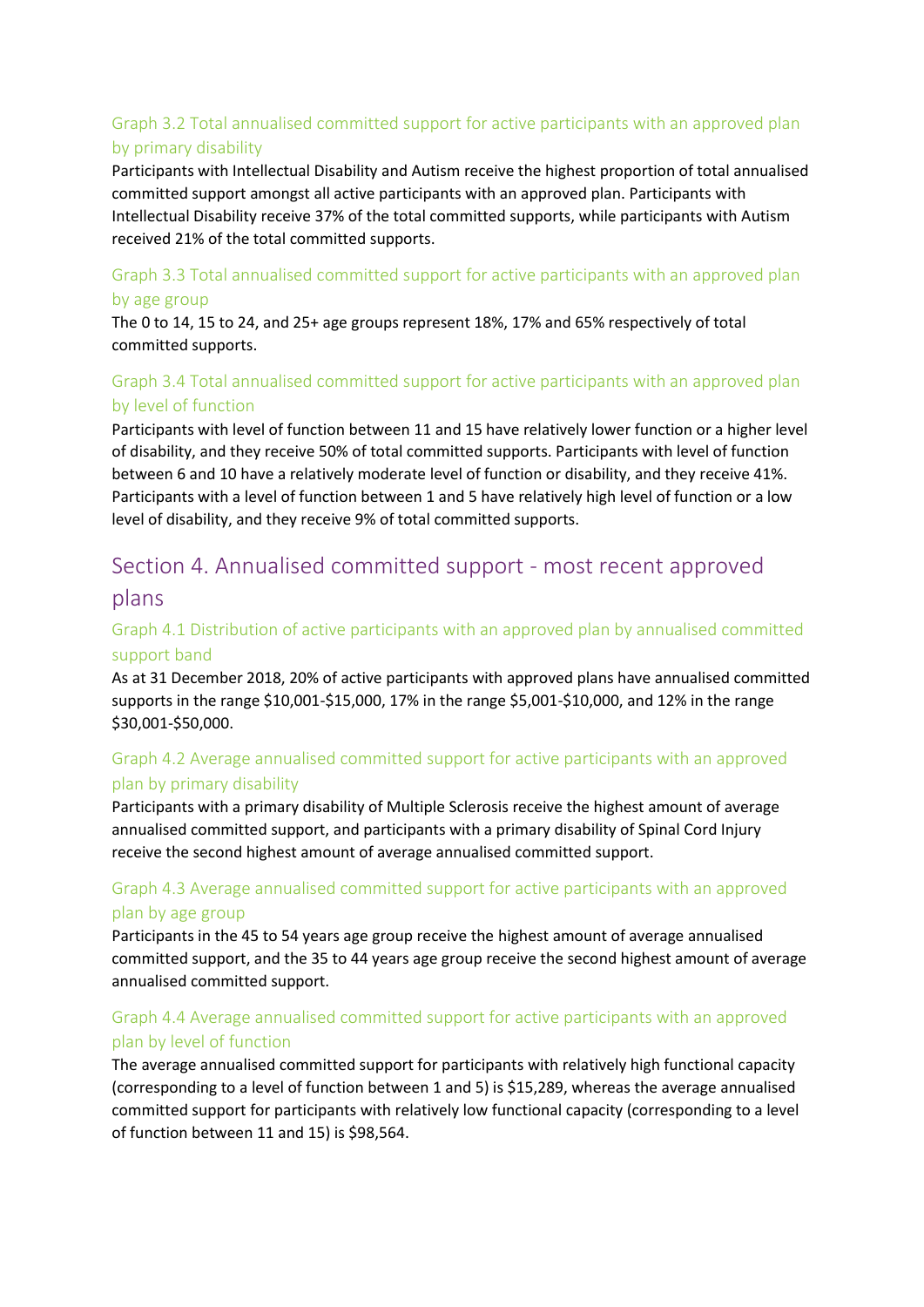# Section 5. Providers

#### Graph 5.1 Registered providers by entity type

As at 31 December 2018, there are 3,660 registered providers, 1,288 are Sole Traders and 2,372 are Organisations.

#### Table 5.2 Registered providers by registration group

The most common registration groups are Therapeutic Supports (1,595 providers registered), followed by Household Tasks (966 providers registered) and Early Childhood Supports (774 providers registered).

# Section 6. Participants and carers outcomes and support packages by

# participant age group

Participants and carers outcome indicators reported are from baseline outcomes data collected on participants when they receive their initial plan. Outcomes data was collected using the Short Form Outcomes Framework (SFOF) questionnaires. Participants with an initial plan approved during the period between 1 July 2016 and 31 December 2018 are included.

#### Participant age group: birth to before starting school

Description of key participant outcome domains:

Outcome statements for children aged 0-6 years (or school entry):

1. Children gain functional, developmental and coping skills that are appropriate to their ability and circumstances / specialist services

- 2. Children show evidence of self-determination in their everyday lives
- 3. Children participate meaningfully in family life
- 4. Children participate meaningfully in community life

## Graph 6.1 Selected participant outcome indicators from participants aged between birth and before starting school

For participants age 0 to before starting school: 56% of parents or carers have concerns in 6 or more areas; 77% say their child is able to tell them what he or she wants; 62% of children can make friends outside family; 60% of children participate in age appropriate community, cultural or religious activities; and 64% of children are welcomed or actively included.

Description of key carer outcome domains:

Outcome statements for families / carers of children with disability aged 0-6 years:

- 1. Families know their rights and advocate effectively for their children
- 2. Families feel supported
- 3. Families are able to gain access to desired services, programs, and activities in their community
- 4. Families help their children develop and learn
- 5. Families enjoy health and wellbeing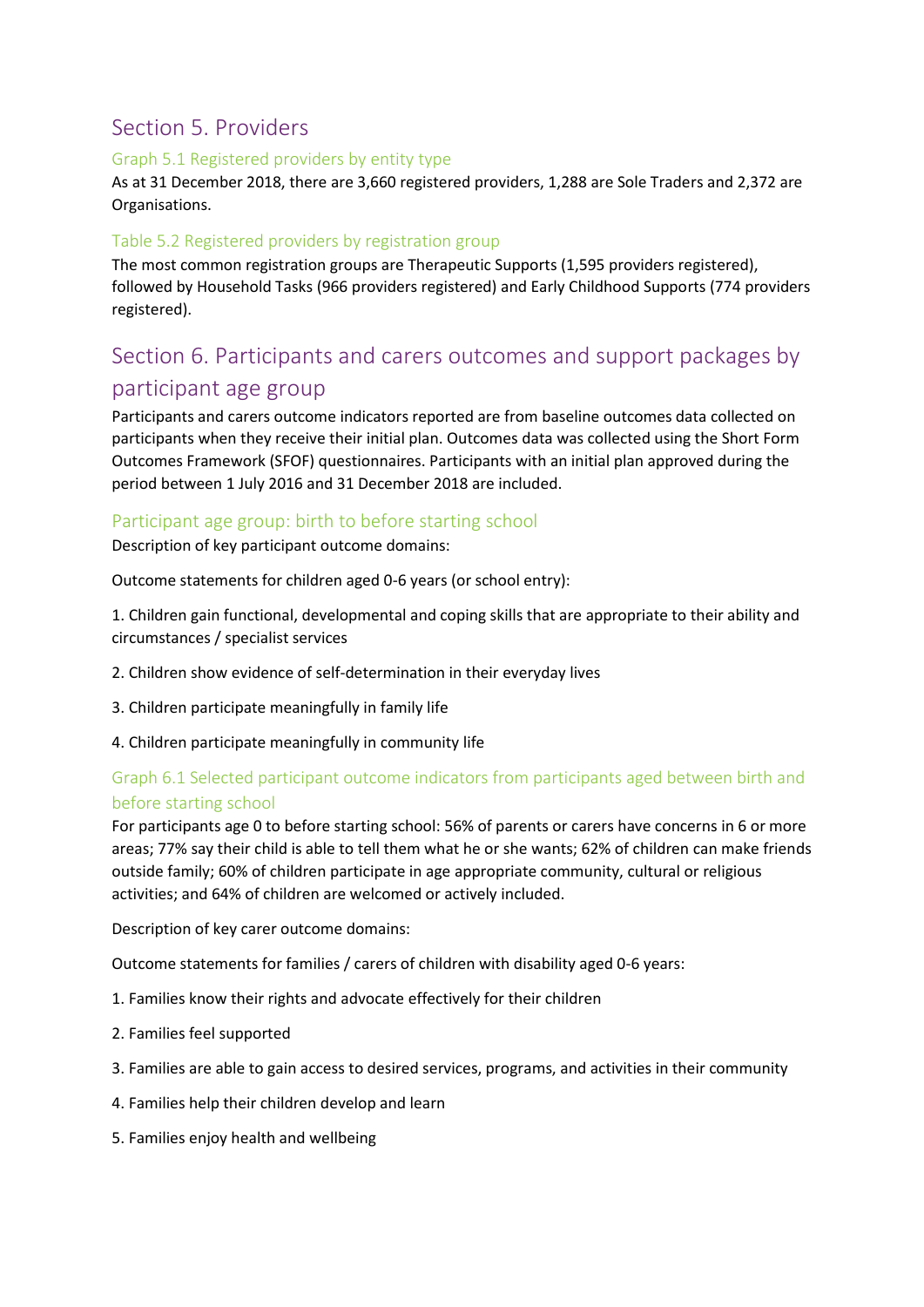#### Graph 6.3 Selected carer outcome indicators from participants aged 0 to 14 years of age

For carers of participants starting school to 14: 19% receive Carer Payment; 48% receive Carer Allowance; 47% work in a paid job; 46% say they (and their partner) are able to work as much as they want; 78% are able to advocate for their child; 51% have friends and family they see as often as they like; 87% feel confident in supporting their child's development; and 73% rate their health as good, very good or excellent.

#### Graph 6.5 Distribution of active participants with an approved plan by level of function for age 0 - 6 years

For the 0 to 6 years age group, 57% of participants have a relatively high level of function or low level of disability and 18% have a relatively low level of function or high level of disability.

#### Graph 6.6 Distribution of active participants with an approved plan by primary disability for aged 0 - 6 years

36% of participants have Autism in the 0 to 6 years age group, while 25% have Developmental delay and 12% have Global developmental delay.

## Graph 6.7 Distribution of active participants with an approved plan by annualised committed support band for ages 0 - 6 years

The largest proportion of participants in the 0 to 6 years age group have annualised supports in the \$10,001-\$15,000 range (42% of participants in the age group), followed by \$15,001-\$20,000 (22% of participants in the age group) and \$5,001-\$10,000 (16% of participants in the age group).

## Graph 6.8 Total annualised committed support for active participants with an approved plan by support category for aged 0 - 6 years

Capacity Building - Daily Activities is the support category receiving the most committed supports (83% of the total annualised committed support for the age group), followed by Core - Daily Activities (7%) and Capital - Assistive Technology (5%).

#### Participant age group: starting school to age 14

Description of key participant outcome domains:

Outcome statements for children aged 7 (or school entry) to 14 years:

1. Children gain functional, developmental and coping skills that are appropriate to their ability and circumstances / specialist services

2. Children show evidence of self-determination in their everyday lives

3. Children participate meaningfully in family life

4. Children participate meaningfully in community life

#### Graph 6.9 Selected participant outcome indicators from participants between starting school and aged 14

For the 7 to 14 years age group: 33% of children are developing functional, learning and coping skills appropriate to their ability and circumstances; 53% are becoming more independent; 19% spend free time with friends without an adult present; 79% have a genuine say in decisions about themselves; 73% attend school in a mainstream class; 68% make friends with people outside the family; 46% spend time after school and on weekends with friends or in mainstream programs; and 78% are welcomed or actively included.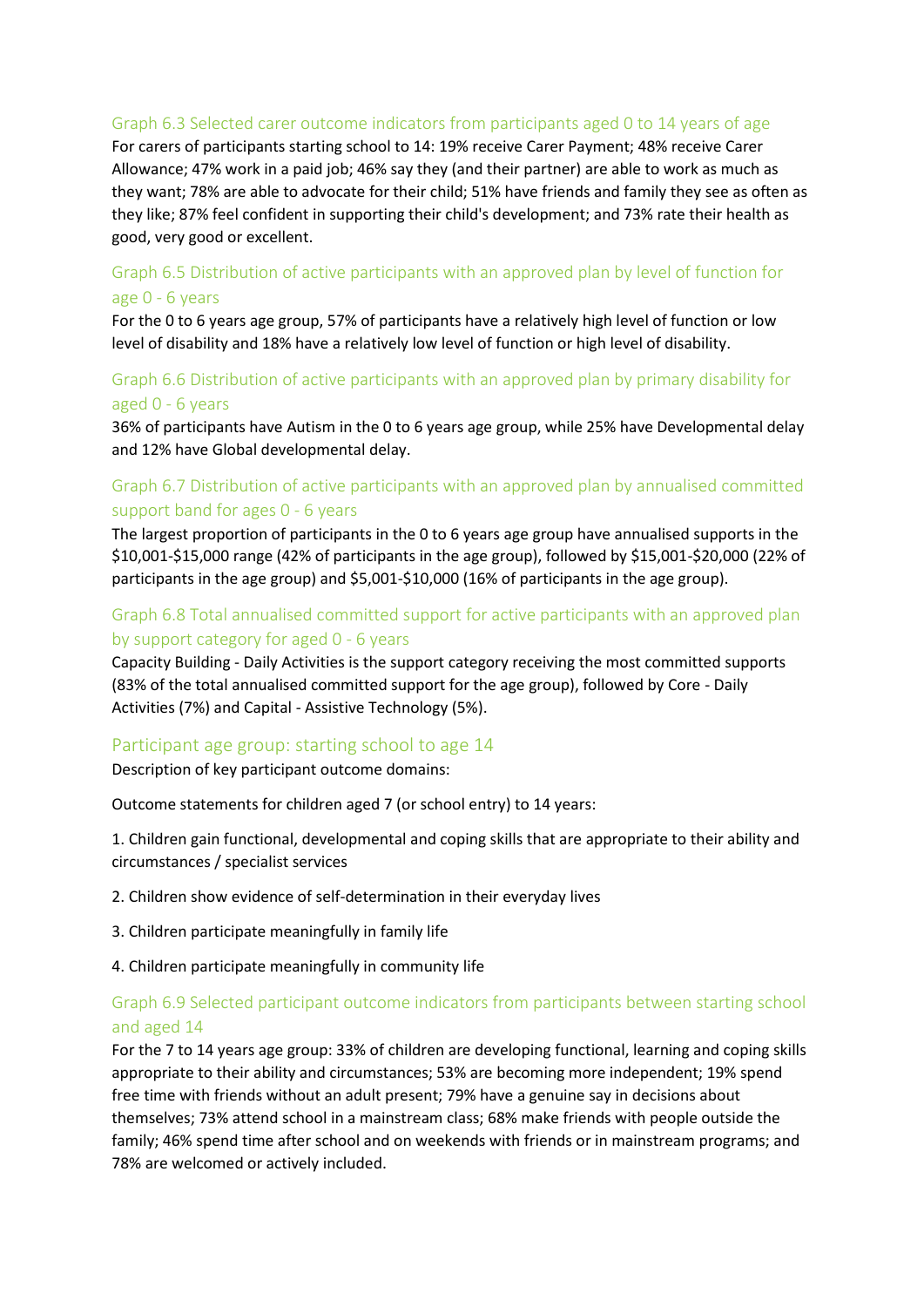Description of key carer outcome domains:

Outcome statements for families / carers of children with disability aged 7 to 14 years:

- 1. Families know their rights and advocate effectively for their children
- 2. Families feel supported
- 3. Families are able to gain access to desired services, programs, and activities in their community
- 4. Families help their children develop and learn
- 5. Families enjoy health and wellbeing

## Graph 6.11 Selected carer outcome indicators from participants aged between birth and aged 14 years

19% receive Carer Payment; 48% receive Carer Allowance; 47% work in a paid job; 46% say they (and their partner) are able to work as much as they want; 78% are able to advocate for their child; 51% have friends and family they see as often as they like; 87% feel confident in supporting their child's development; and 73% rate their health as good, very good or excellent.

#### Graph 6.13 Distribution of active participants with an approved plan by level of function for age 7 to 14 years

For the 7 to 14 years age group, 37% of participants have a relatively high level of function or low level of disability and 19% have a relatively low level of function or high level of disability.

#### Graph 6.14 Distribution of active participants with an approved plan by primary disability for age 7 to 14 years

64% of participants have Autism in the 7 to 14 years age group, while 14% have Intellectual Disability and 6% have Other Sensory/Speech.

#### Graph 6.15 Distribution of active participants with an approved plan by annualised committed support band for age 7 to 14 years

The largest proportion of participants in the 7 to 14 years age group have annualised supports in the \$5,001-\$10,000 range (33% of the participants in the age group), followed by \$10,001-\$15,000 (29%) and \$15,001-\$20,000 (13%).

#### Graph 6.16 Total annualised committed support for active participants with an approved plan by support category for age 7 to 14 years

Capacity Building - Daily Activities is the support category receiving the most committed supports (53% of the total annualised committed support for the age group), followed by Core - Daily Activities (23%) and Core - Social and Civic (7%).

#### Participant age group: age 15 to 24

Description of key participant outcome domains:

The adult framework consists of 8 participant domains:

- 1. Choice and control
- 2. Daily living activities
- 3. Relationships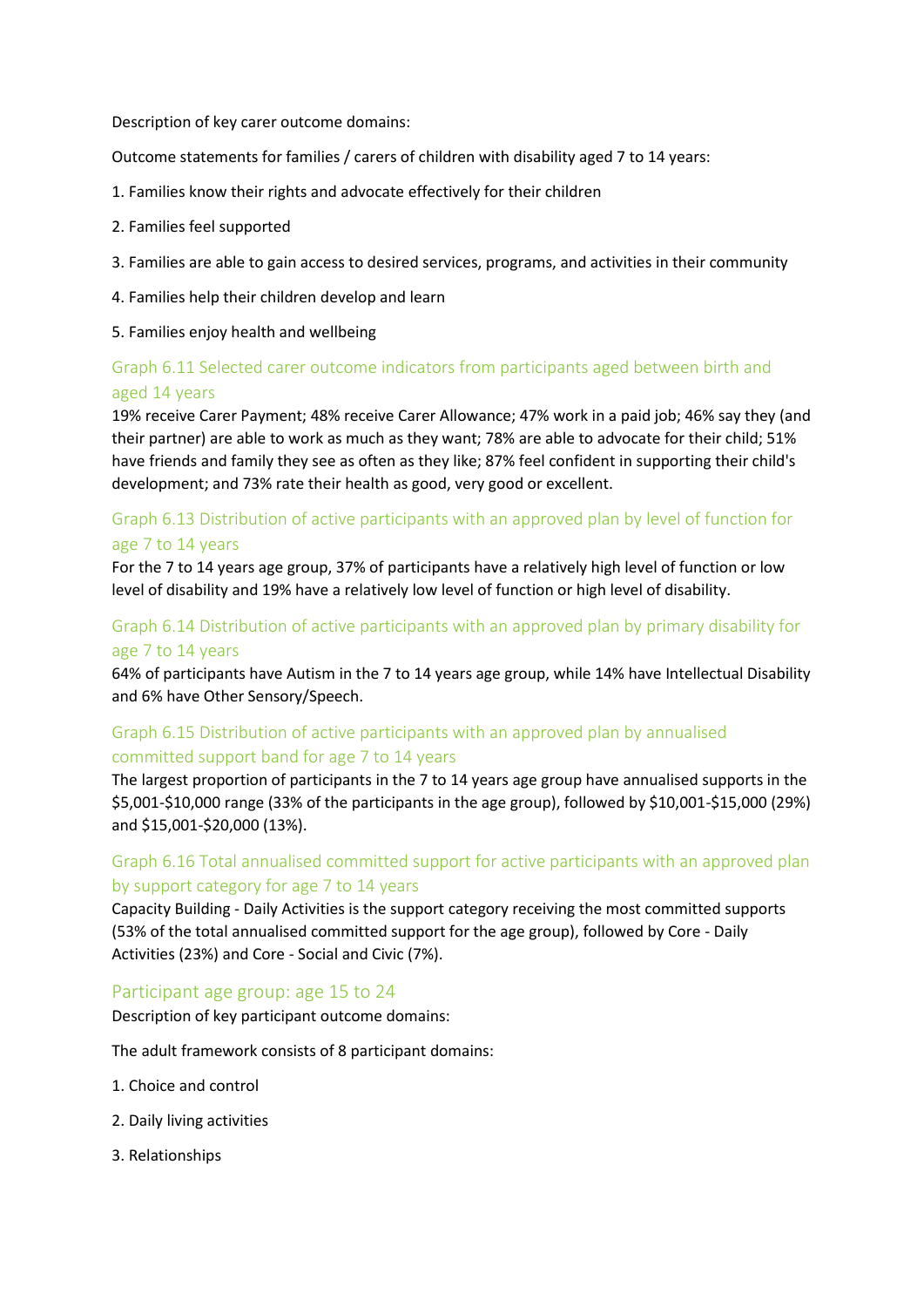#### 4. Home

- 5. Health and wellbeing
- 6. Lifelong learning
- 7. Work
- 8. Social, community and civic participation

#### Graph 6.17 Selected outcome indicators from participants aged 15 to 24

For the 15 to 24 years age group: 45% are happy with the level of independence/control they have now; 49% choose what they do each day; 20% were given the opportunity to participate in a selfadvocacy group meeting; 79% want more choice and control in their life; 28% have no friends other than family or paid staff; 85% are happy with their home; 88% feel safe or very safe in their home; 73% rate their health as good, very good or excellent; 76% did not have any difficulties accessing health services; 31% currently attend or previously attended school in a mainstream class; 22% have a paid job; 12% volunteer; and 36% were actively involved in a community, cultural or religious group in the last year.

Description of key carer outcome domains:

Outcome statements for families / carers of participants aged 15 to 24 years:

- 1. Families know their rights and advocate effectively for their young person with disability
- 2. Families have the support they need to care
- 3. Families are able to gain access to desired services, programs, and activities in their community
- 4. Families help their young person become independent
- 5. Families enjoy health and wellbeing

#### Graph 6.19 Selected outcome indicators from carers of participants aged 15 to 24

31% receive Carer Payment; 54% receive Carer Allowance; 45% work in a paid job; 53% are able to work as much as they want; 78% are able to advocate for their family member; 51% have friends and family they see as often as they like; 49% know what their family can do to enable their family member with disability to become as independent as possible; and 63% rate their health as good, very good or excellent.

#### Graph 6.21 Distribution of active participants with an approved plan by level of function for age 15 to 24 years

For the 15 to 24 years age group, 22% of participants have a relatively high level of function or low level of disability and 29% have a relatively low level of function or high level of disability.

## Graph 6.22 Distribution of active participants with an approved plan by primary disability for age 15 to 24 years

49% of participants have Autism in the 15 to 24 years age group, while 36% have Intellectual Disability and 5% have Cerebral Palsy.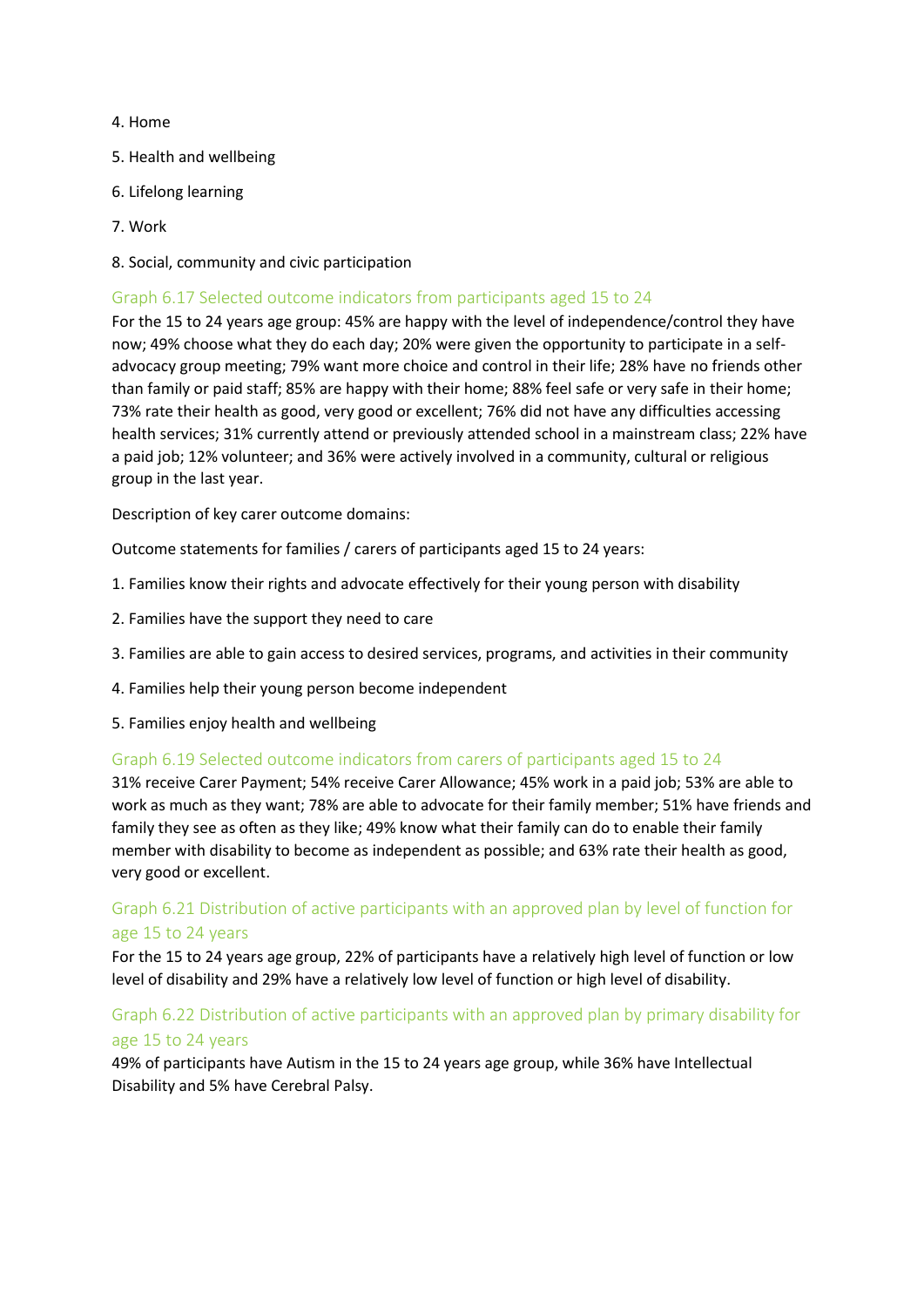## Graph 6.23 Distribution of active participants with an approved plan by annualised committed support band for age 15 to 24 years

The largest proportion of participants in the 15 to 24 years age group have annualised supports in the \$30,001-\$50,000 range (16% of the participants in the age group), followed by \$50,001-\$100,000 (16%) and \$10,001-\$15,000 (15%).

Graph 6.24 Total annualised committed support for active participants with an approved plan by support category for age 15 to 24 years

Core - Daily Activities is the support category receiving the most committed supports (49%), followed by Core - Social and Civic (18%) and Capacity Building - Daily Activities (15%).

#### Participant age group: age 25 and plus

Description of key participant outcome domains

The adult framework consists of 8 participant domains:

- 1. Choice and control
- 2. Daily activities
- 3. Relationships
- 4. Home
- 5. Health and wellbeing
- 6. Lifelong learning
- 7. Work
- 8. Social, community and civic participation

#### Graph 6.25 Selected outcomes indicators from participants aged 25 and plus

For the 25 years and older age group: 70% choose what they do each day; 27% were given the opportunity to participate in a self-advocacy group meeting; 76% want more choice and control in their life; 25% have no friends other than family or paid staff; 81% are happy with their home; 80% feel safe or very safe in their home; 52% rate their health as good, very good or excellent; 74% did not have any difficulties accessing health services; 10% participate in education, training or skill development; of those receiving education, training or skill development, 61% receive it in mainstream settings; 29% were unable to do a course or training they wanted to do in the last 12 months; 30% have a paid job; 12% volunteer; and 41% were actively involved in a community, cultural or religious group in the last year.

Description of key carer outcome domains

The adult framework consists of 5 family / carer domains:

- 1. Families know their rights and advocate effectively for their family member with disability
- 2. Families have the support they need to care
- 3. Families are able to gain access to desired services, programs, and activities in their community
- 4. Families have succession plans
- 5. Families enjoy health and wellbeing